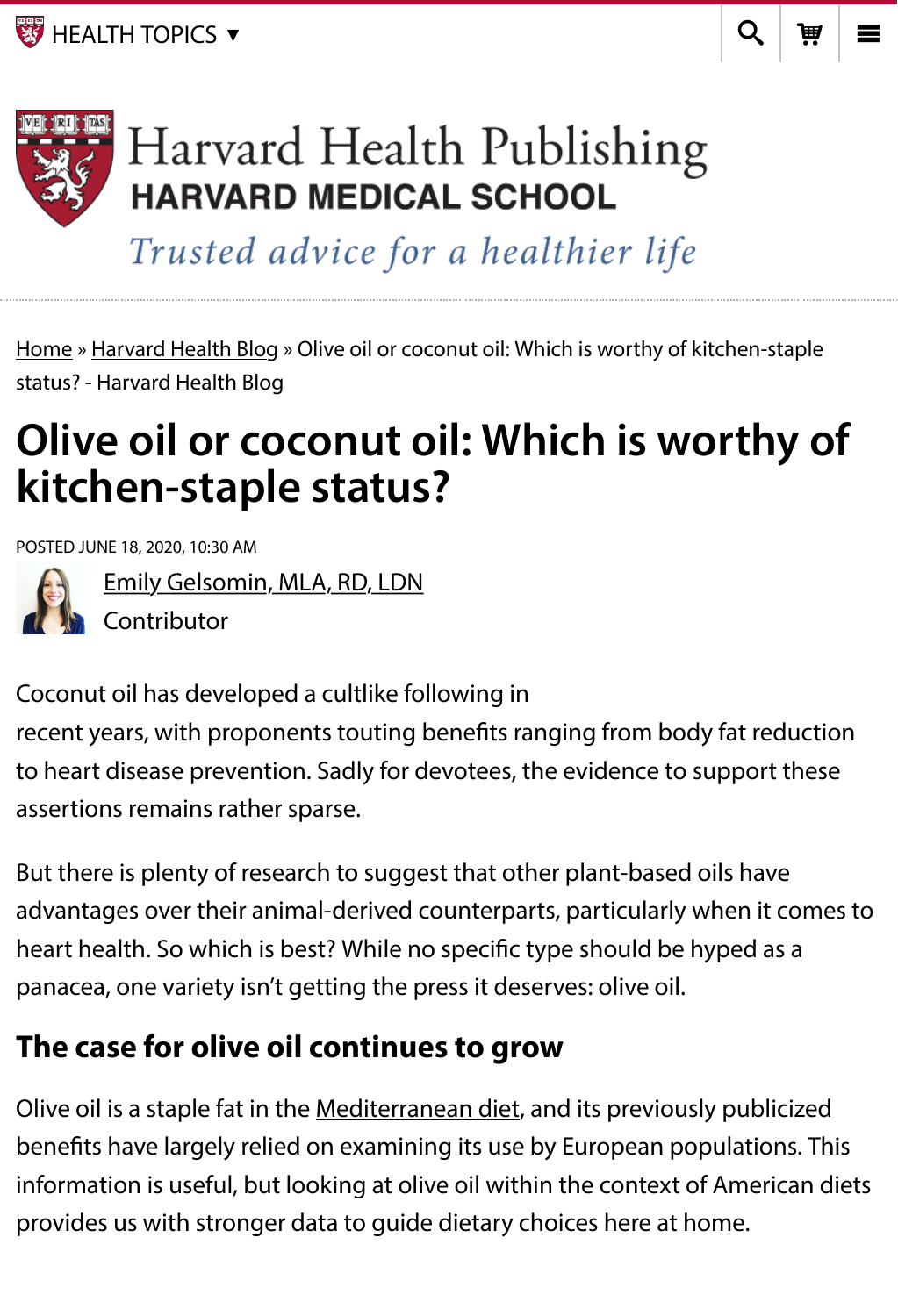A [recent study](https://www.onlinejacc.org/content/75/15/1729) published in the *Journal of the American College of Cardiology* looked at adults in the United States and found that replacing margarine, butter, or mayonnaise with olive oil was associated with reduced cardiovascular disease (CVD) risk. This is particularly notable because Americans tend to consume less olive oil than our European counterparts. In the US, high consumers averaged a little less than one tablespoon of olive oil a day, whereas daily intake in studies examining Mediterranean populations has been as high as three tablespoons.

After taking demographic and lifestyle factors into consideration, those consuming more than half a tablespoon per day had a reduced risk of developing CVD compared to those using olive oil infrequently (less than once per month). Consuming more olive oil was also associated with a decreased likelihood of dying from CVD. Even slight increases in olive oil consumption, like replacing roughly a teaspoon of margarine or butter each day with a similar amount of olive oil, had advantages.

Olive oil was also correlated with a reduction in infammatory compounds that may contribute to the progression of CVD. Olives contain plant chemicals called polyphenols that may help reduce infammation. Using virgin olive oil, which is extracted through mechanical rather than chemical means, is thought to ofer higher levels of protective plant compounds than refned olive oils. Extra virgin olive oil (EVOO) is a product of the preferred, mechanical processing.

Though we need more research, these polyphenols may also extend benefts to other areas of the body, like the brain. For instance, along with other healthy diet habits like eating leafy greens, primarily using olive oil when cooking has been associated with [combating the decline in brain function](https://www.ncbi.nlm.nih.gov/pmc/articles/PMC4581900/) that happens as we age.

## **How does coconut oil compare?**

Proponents of coconut oil cite the medium-chain fatty acids it contains as a beneft because of the unique way these fats are digested. It's claimed these fats offer advantages related to weight loss and cholesterol, though these assertions remain controversial. Regardless, lauric acid, the primary fat found in coconut oil, is thought to behave diferently from other medium-chain fats, and may not deliver as promised.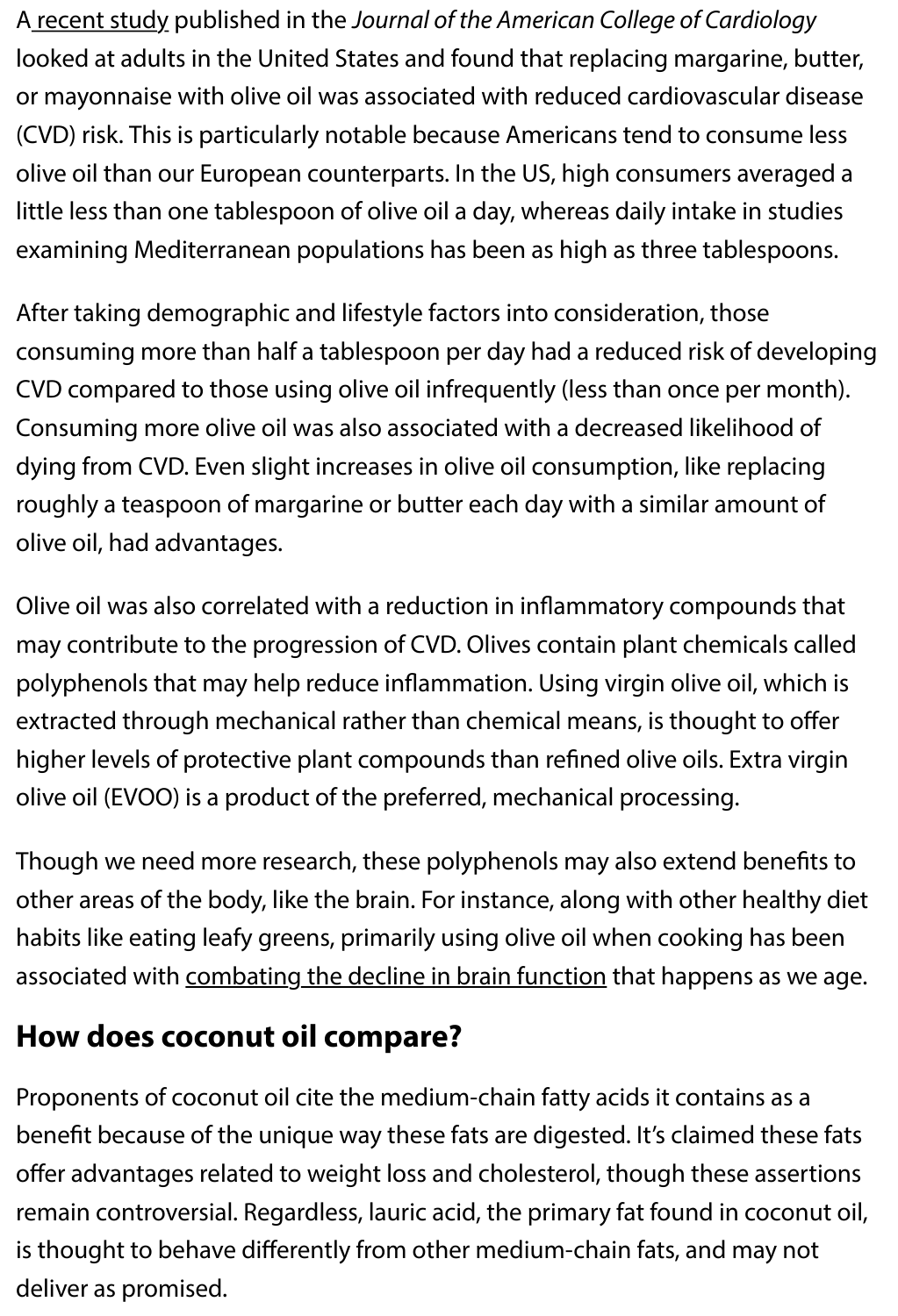In a [recently published study](https://www.ahajournals.org/doi/10.1161/CIRCULATIONAHA.119.043052) in the journal *Circulation*, which compiled data from a variety of trials, coconut oil did not show benefts related to waist circumference or body fat compared to other plant-based fats. Coconut oil, a tropical plant oil, also did not fare as well as nontropical plant oils, like olive oil, with respect to reducing other cardiac risk factors. In fact, coconut oil *increased* low-density lipoprotein (LDL) cholesterol, the kind associated with an increased risk of heart disease.

Coconut has been an important fat in a variety of traditional diets in Asia, and is touted to impart health benefts within these communities, including fewer cardiac complications and premature deaths. However, these diets often feature minimally processed coconut products, like coconut fesh, which are also higher in nutrients like fber. Lifestyle habits in these Asian communities also typically include eating more fruits, vegetables, and fsh than in many American diets.

That said, extra virgin coconut oil, which can be purchased in the United States, is arguably less processed, and often refined in a manner similar to EVOO. A recent trial published in *BMJ Open* [looking at extra virgin coconut oil did not show an](https://pubmed.ncbi.nlm.nih.gov/29511019/) increase in LDL cholesterol when compared to EVOO during a four-week period. (Both oils performed better than butter.) Unfortunately, there are not enough human studies involving extra virgin coconut oil to support its use as a primary fat in our diets. Nor do we have information about its long-term efects here in the US.

## **And the winner is… olive oil**

The benefts of using nontropical plant-based oils remain very promising, making olive oil a natural choice in the kitchen. Try oil and vinegar on a fresh summer salad, or in place of mayo in potato or tuna salad. Consider a drizzle of olive oil instead of a pat of butter or margarine when cooking vegetables. And keep coconut fat to occasional use, say, to enhance the favor of a vegetable curry, or as a substitute for butter in baked desserts.

## **[Related Information: The Diet Review: 39 popular nutrition](https://www.health.harvard.edu/special-health-reports/the-diet-review?utm_source=HHPBlog&utm_medium=link&utm_content=related-text&utm_campaign=referral) and weight-loss…**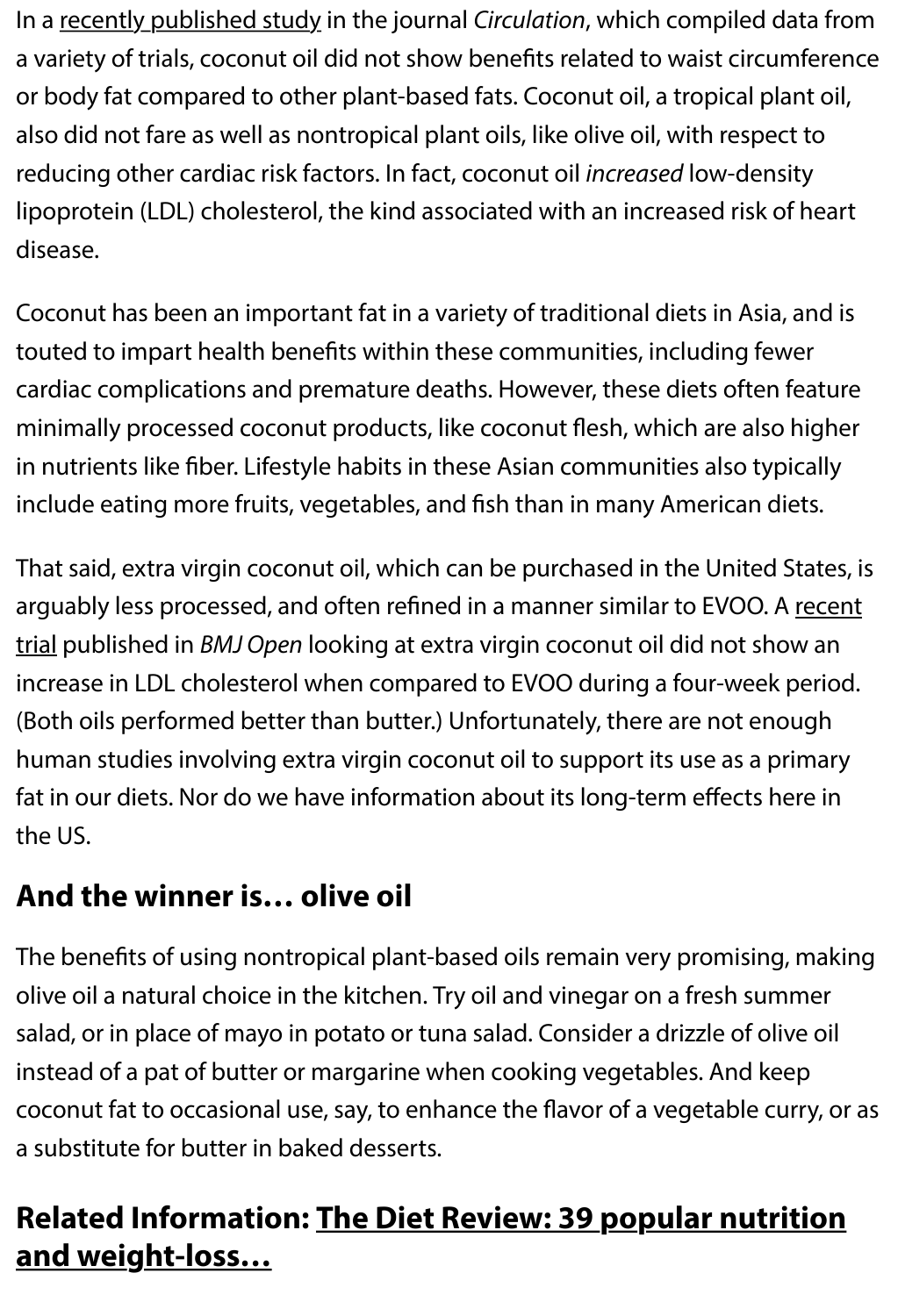

## **Related Posts:**

[Is there a place for coconut oil in a healthy diet?](https://www.health.harvard.edu/blog/is-there-a-place-for-coconut-oil-in-a-healthy-diet-2019011415764)

[Kratom: Fear-worthy foliage or bene](https://www.health.harvard.edu/blog/kratom-fear-worthy-foliage-or-beneficial-botanical-2019080717466)ficial botanical?

[The best place to launch a healthy lifestyle? Your kitchen](https://www.health.harvard.edu/blog/best-place-launch-healthy-lifestyle-kitchen-2017080312128)

[Aerobic exercise or tai chi for](https://www.health.harvard.edu/blog/aerobic-exercise-or-tai-chi-for-fibromyalgia-which-is-better-2018043013744) fbromyalgia — which…

[Teens are getting less sleep, which raises heart…](https://www.health.harvard.edu/blog/teens-are-getting-less-sleep-which-raises-heart-disease-risk-2018062614130)

**COMMENTS** 

**47**

**TOPICS** [Healthy Eating](https://www.health.harvard.edu/blog/categories/health/healthy-eating)

## **Comments:**

<span id="page-3-0"></span>1. [POSTED JUNE 25TH, 2020 AT 5:33 AM](#page-3-0)

## **Toby Dayrit**

This comparison between coconut oil and olive oil is like asking which is better: apples or oranges? Anyone who knows anything about fatty acid profles will know that coconut oil and olive oil have very diferent fatty acid profles. So, this is not a useful comparison: coconut oil and olive oil are both healthy oils, just as apples and oranges are both healthy.

#### <span id="page-3-1"></span>2. [POSTED JUNE 24TH, 2020 AT 1:36 AM](#page-3-1)

## **Nande**

<span id="page-3-2"></span>Complete double blind test is required with virgin covonut oil vs olive oil done at least a year including the chemical changes at high heat of frying. Memdn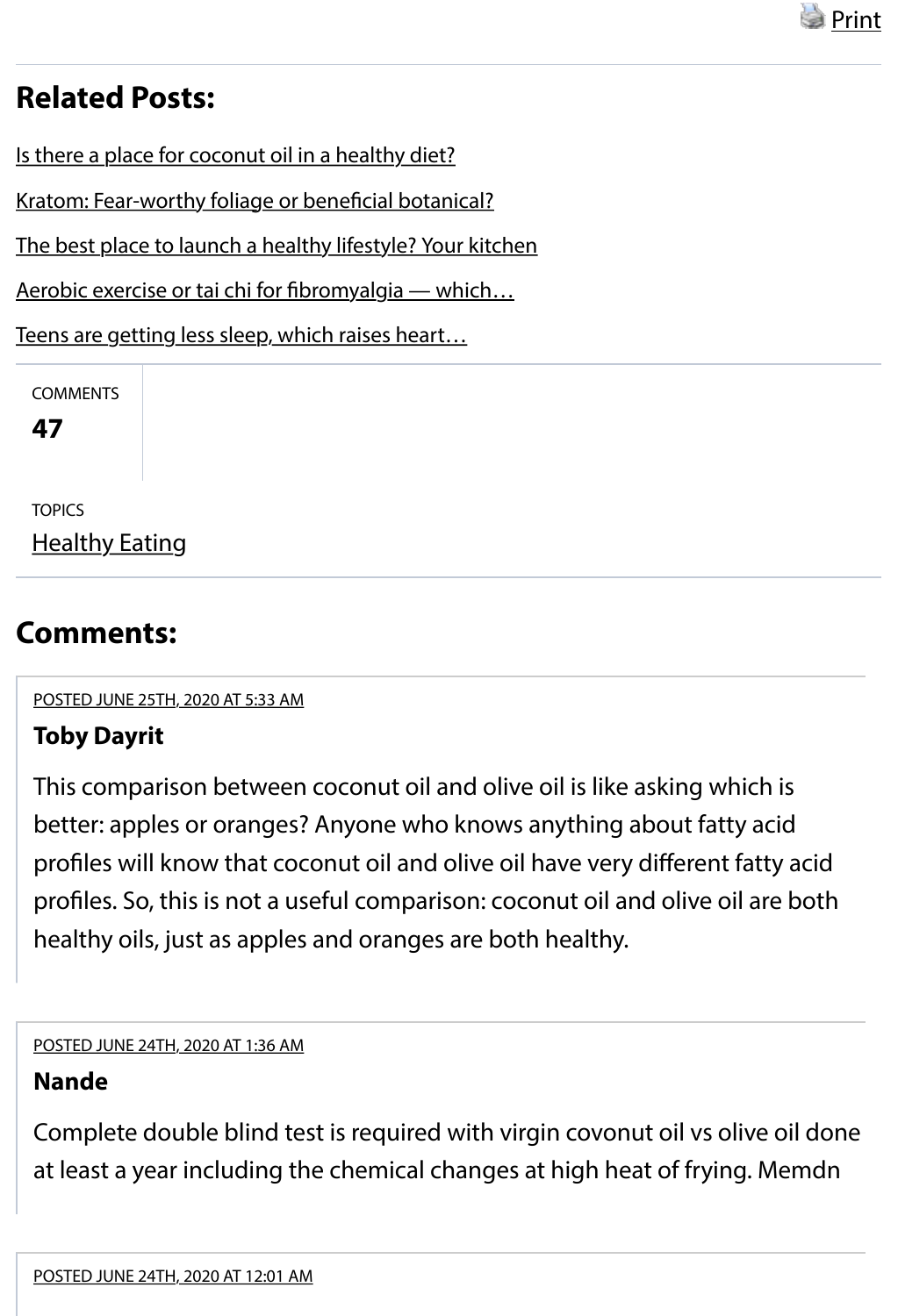## **Cindy**

Corn Oil is the best for lowering cholesterol

<span id="page-4-0"></span>4. [POSTED JUNE 23RD, 2020 AT 8:45 AM](#page-4-0)

## **valia**

is olive oil safe when used for frying and cooking?

## <span id="page-4-1"></span>[POSTED JUNE 23RD, 2020 AT 1:04 PM](#page-4-1)

## **Neil Hogan**

There are a lot of scientifc studies out there now that show that not only is EVOO safe for cooking, it also retains much of the polyphenol content. Studies have also found that cooking a basic tomato sauce with EVOO helps the bioavailability of the antioxidants in the tomatoes.

## <span id="page-4-2"></span>5. [POSTED JUNE 23RD, 2020 AT 8:27 AM](#page-4-2)

## **Dr. Sylvain Ndebi**

<span id="page-4-3"></span>Tropical diet, like the Asian diet mentioned, ALWAYS includes fsh and, even more so, vegetables and FRUITS (that appear seasonally, abundantly, and nonstop). The typical North American diet is simply loaded with overtakes/overloads of 'bad' foods (e.g. packaged processed foods, megastarchy foods like pizza, fried and greasy meats, etc.) and 'regrettable' eating habits (over-snacking, random fast-food meals, artifcial sugars, overeating corn syrup, etc.). Seems that switching to anyone of these oils is better overall, and overlooking 'suspicious' ours-theirs terms like Mediterranean vs Tropical would help readers better.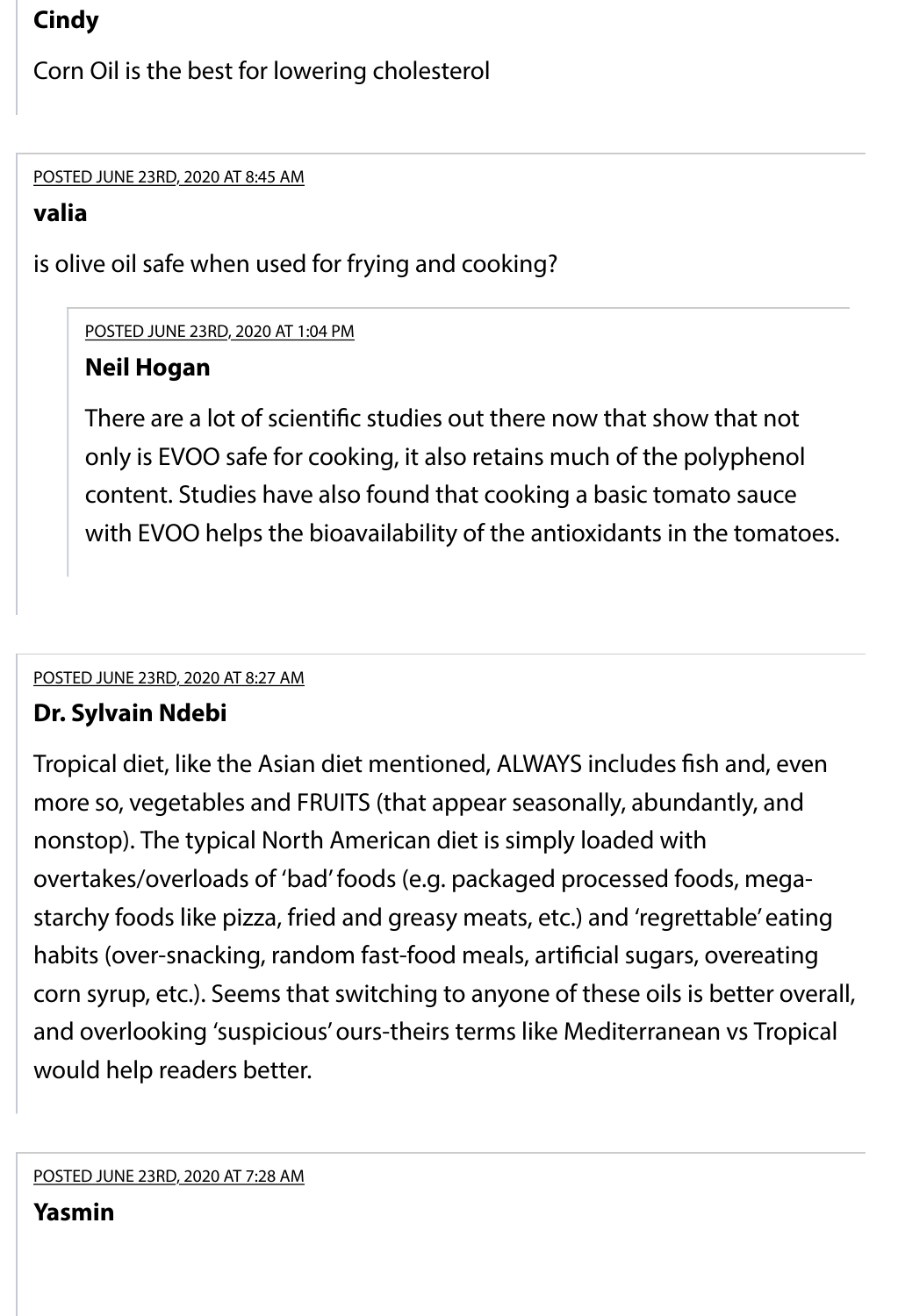Hi,

I love how you mention "coconut oil has developed a cultlike following during recent years"

which is true,

Makes me smile

Thanks for your informative and knowledgeable News letter,

Keep it up

**Thanks** 

<span id="page-5-0"></span>[POSTED JUNE 24TH, 2020 AT 7:08 AM](#page-5-0)

**Osman**

Interesting info. Thanks for the relevant insights.

<span id="page-5-1"></span>7. [POSTED JUNE 23RD, 2020 AT 5:57 AM](#page-5-1)

## **padmini chandran**

in asia the oil is always heated to saute the vegetables or curry.

it is coconut oil that does not become toxic when heated.

olive oil we can use in salads or when used without heating..

<span id="page-5-2"></span>[POSTED JUNE 23RD, 2020 AT 5:15 PM](#page-5-2)

## **JOE BAARS**

I WAS BORN IN 1927 AND SPEND 3 YEARS IN THE JUNGLES OF JAVA / INDONESIA

COCONUT++ WAS A DAILY ADDITION TO OUR FOOD , I HAVE KEPT THIS GOING FOR THE REST OF MY HEALTH FULL LIVE , I STILL DRIVE 500 MILES + EVERY WEEK AND FEEL I AM IN MY LATE FIFTYS I WOULD LIKE TO ADD TO THIS WHEN A KAMPONG [VILLAGE] DOCTOR ADVISED ME FOR THE REST OF THE BATTALION TO EATH BROWN RICE TO STAY HEALTY TO AVOID AND HEAL HONGER OEDEEM + + + THIS IS OF COURSE JUST A FRACTION+ + + OF MY LIFE , IF YOU LIKE TO LIVE A HEALTHY LIFE ???, LOVE CARE AND NO HATE !!!!!!!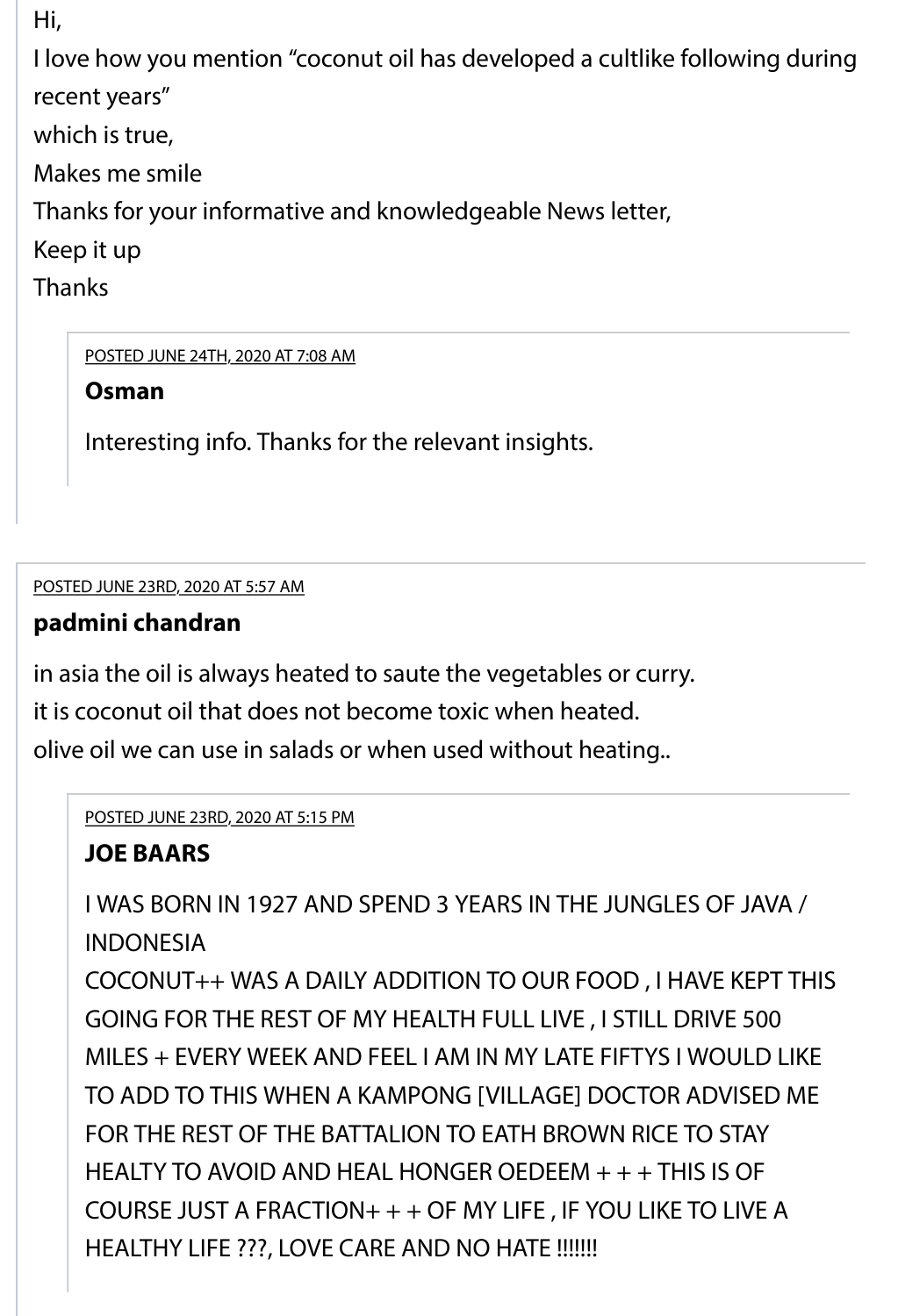#### <span id="page-6-0"></span>**Boon Ywe**

I believe macadamia oil is the winner in term of boiling temperature and Omega 3:6 ratio too.

<span id="page-6-1"></span>9. [POSTED JUNE 23RD, 2020 AT 2:36 AM](#page-6-1)

#### **Lanier Dodson**

The question is not whether olive or coconut oil is better for you than butter, margerine, etc. My question is whether either is better than no added oil in the diet? That is the way I eat.

<span id="page-6-2"></span>10. [POSTED JUNE 23RD, 2020 AT 2:24 AM](#page-6-2)

## **Janaki Srinath**

maam, whiile olive oil has a near ideal profle of fatty acids required for us, focus should also be on mustard, sesame, soya bean, ground nut oils for their stability to with stand higher temperatures during cooking process.

#### <span id="page-6-3"></span>11. [POSTED JUNE 23RD, 2020 AT 1:47 AM](#page-6-3)

## **Jaap Willem**

The article mentions olive oil versus coconut oil for digestion but the advocates that got me buying the stuff convinced me with the argument that it deals better with heat so I fry my steak in it.

I think their argument is that olive oile under heat undergoes sometype of malign chemical reaction and the coconut oil does not.

<span id="page-6-4"></span>I wonder if there is any truth to this line of thinking.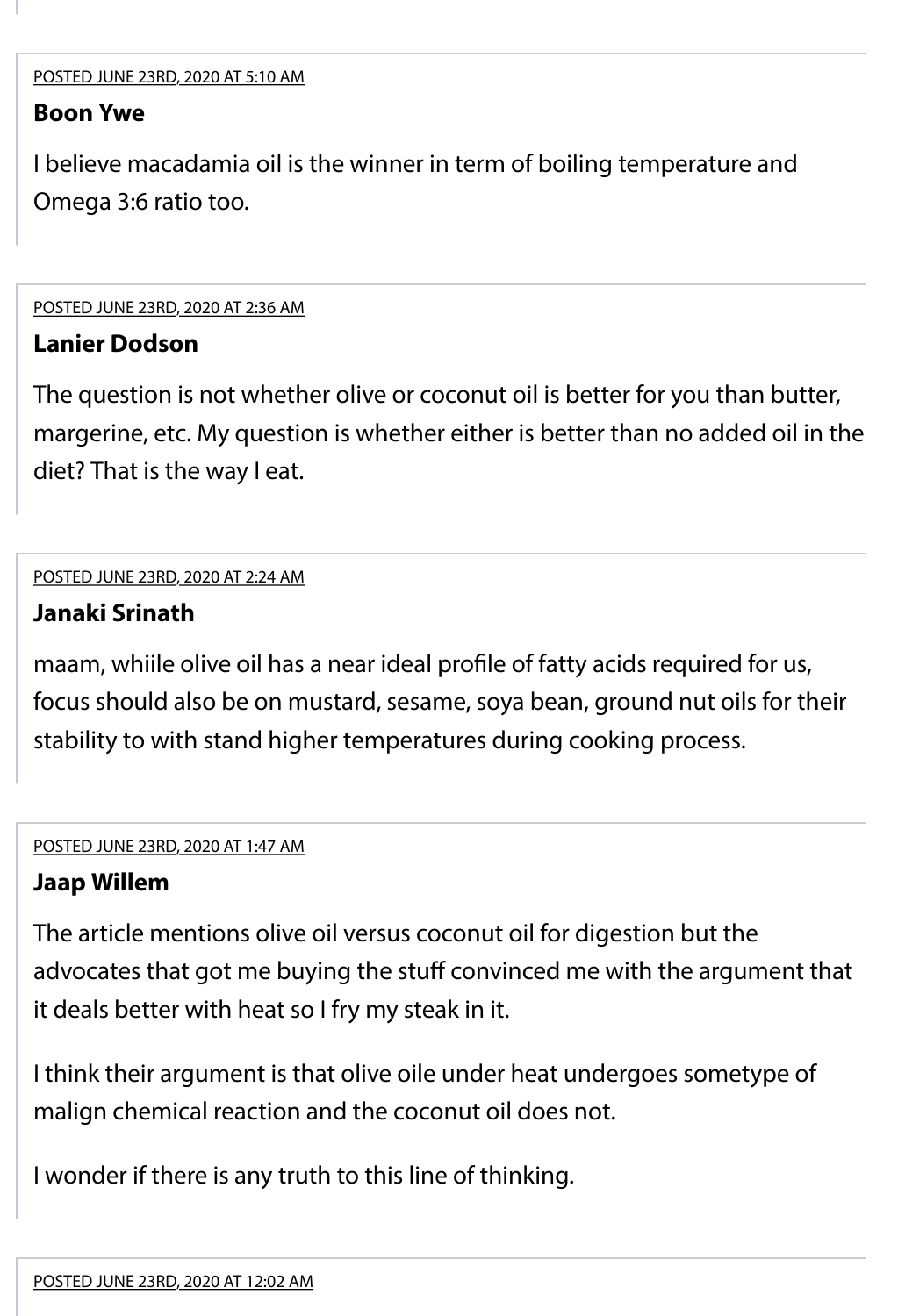## **FPROONEY**

There has been some opinion expressed that coconut and medium-chain triglyceride oil may delay the onset and progression of Alzheimer's disease, Parkinson's disease, ALS and other conditions.

(The Coconut Oil & Low-Carb Solution by Dr. Mary T. Newport, M.D.)

Do you have any comment? Thank you.

<span id="page-7-0"></span>13. [POSTED JUNE 22ND, 2020 AT 10:57 PM](#page-7-0)

### **Stephen Boyd**

Although I have always had my doubts about coconut oil, I do fnd it a bit frustrating that after all this time we still don't seem to have big enough, long enough, well-designed studies to guide up. "Four-week study," really?

<span id="page-7-1"></span>14. [POSTED JUNE 22ND, 2020 AT 10:41 PM](#page-7-1)

#### **Mohamad mouazen**

In the holy Quran the olive tree was mentioned as blessed tree

<span id="page-7-2"></span>15. [POSTED JUNE 22ND, 2020 AT 10:28 PM](#page-7-2)

#### **Raymond**

it would be useful to compare other oils such as Canola .

<span id="page-7-3"></span>16. [POSTED JUNE 22ND, 2020 AT 9:17 PM](#page-7-3)

#### **Joseph Sebastine Poothullil John**

Dear Ms. Emily,

Your article is well written and very informative regarding certain aspects of choosing edible oil for use in kitchen.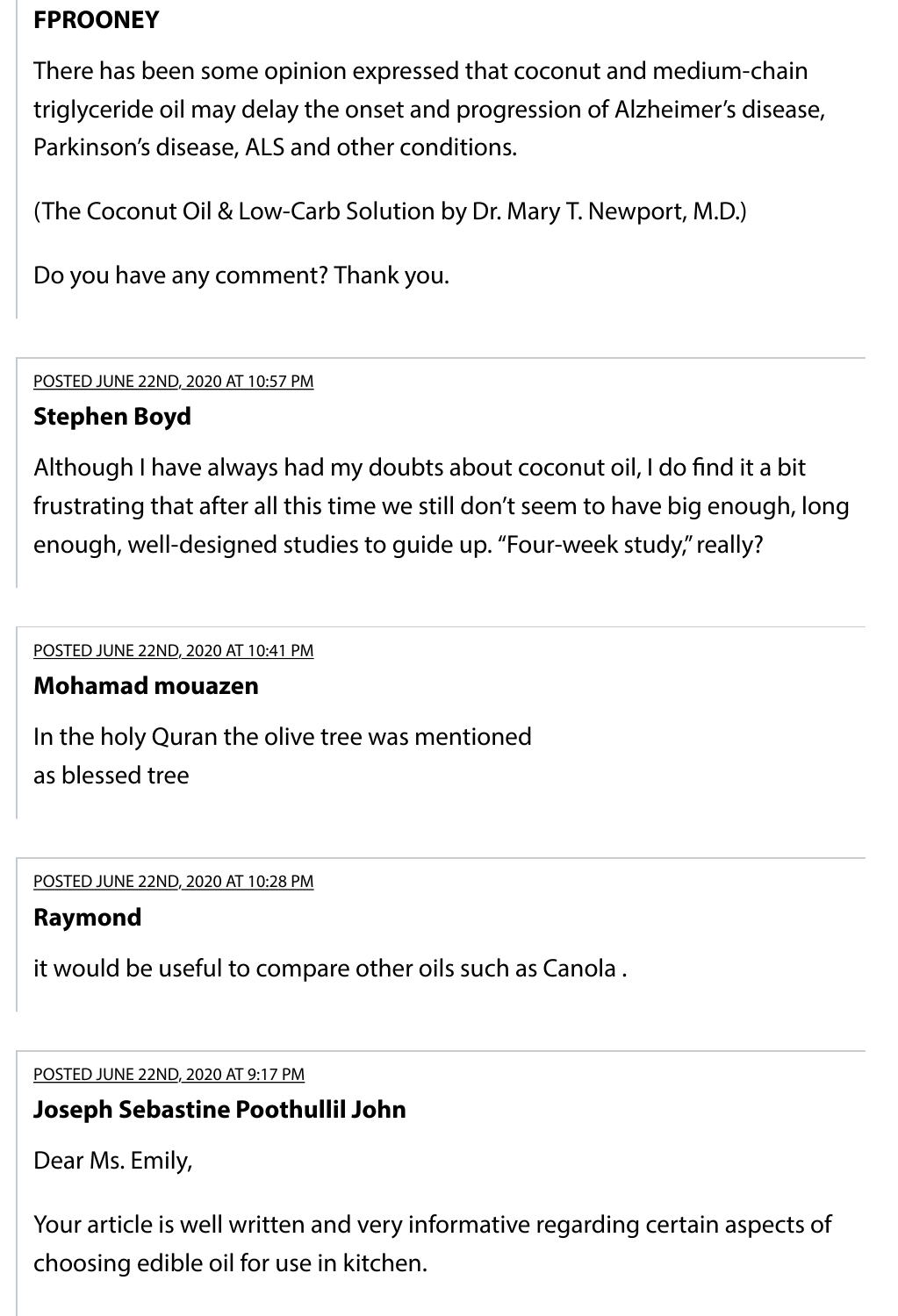But I would like to say that the best food for any person is the food available locally and also the food his/her previous generations were consuming. Each one of us are genetically programmed to consume the food our ancestors were using. Therefore, it is inconclusive to say that one food is better than the other without considering the above fact.

<span id="page-8-0"></span>17. [POSTED JUNE 22ND, 2020 AT 8:31 PM](#page-8-0)

## **Nancy Kelley**

What about avocado oil

<span id="page-8-1"></span>18. [POSTED JUNE 22ND, 2020 AT 7:37 PM](#page-8-1)

## **Marlene Chaplin**

Always easy to understand, helpful commentary from this publication.

<span id="page-8-2"></span>19. [POSTED JUNE 22ND, 2020 AT 6:53 PM](#page-8-2)

## **Virginia Smith**

Olive oil has a favor that I can't tolerate. If I had to substitute butter, canola oil, or coconut oil with olive oil, I would lose weight very quickly because I would eat very little, and I'm already too thin, according to the BMI. And no, I have not said that previously.

<span id="page-8-3"></span>20. [POSTED JUNE 22ND, 2020 AT 6:52 PM](#page-8-3)

## **Virginia Smith**

Olive oil has a favor that I can't tolerate. If I had to substitute butter, canola oil, or coconut oil with olive oil, I would lose weight very quickly because I would eat very little, and I'm already too thin, according to the BMI.

```
POSTED JUNE 23RD, 2020 AT 12:04 PM
```
**Sierra**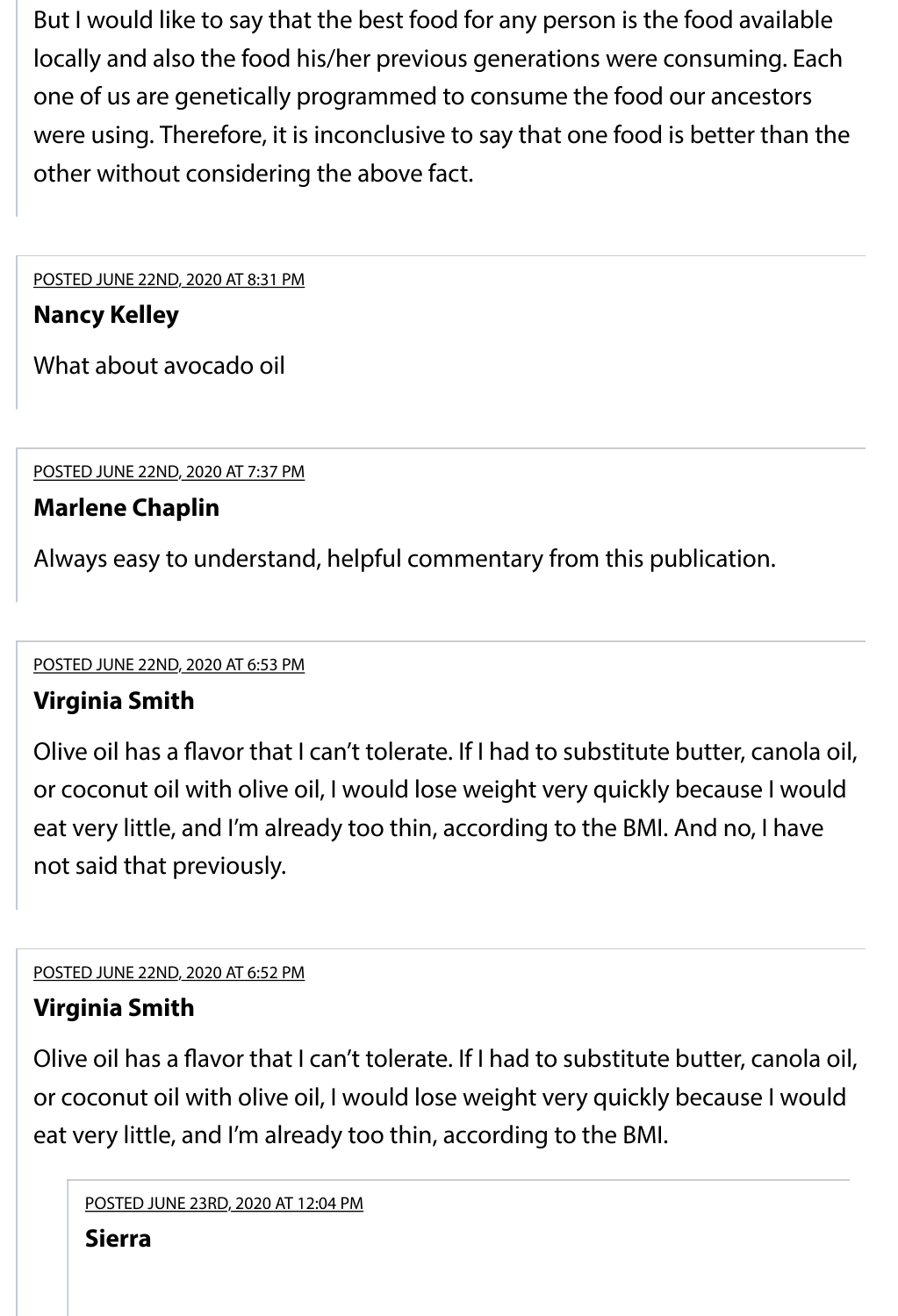That's okay, Virginia! Nutrition isn't quite as hard and fast as most people think. Finding a healthy way to eat that includes foods you enjoy is better for your mental health, which in turn could actually be better for your physical health.

#### <span id="page-9-0"></span>21. [POSTED JUNE 22ND, 2020 AT 6:17 PM](#page-9-0)

#### **Michael Carl**

According to Dr Dean Ornish (and other plant based diet advocates) olive oil is a no-no for people with known cardiovascular health issues. Can you comment on this ?

#### <span id="page-9-1"></span>[POSTED JUNE 22ND, 2020 AT 5:17 PM](#page-9-1)

#### **Charles**

And olive oil makes a great laxative !!

<span id="page-9-2"></span>23. [POSTED JUNE 22ND, 2020 AT 5:15 PM](#page-9-2)

#### **ANNELYN CAMATO**

Very interesting. with this information, I was more confrmed of the

knowledge that I've known before that olive oil is the best.

I know that olive oil is usually used in salad as a dressing, can we use this in the frying of fsh or tofu?

Thank you

<span id="page-9-3"></span>24. [POSTED JUNE 22ND, 2020 AT 5:03 PM](#page-9-3)

#### **Trevor FitzJohn**

<span id="page-9-4"></span>How does EVOO compare to solvent extracted seed oils such as Canola?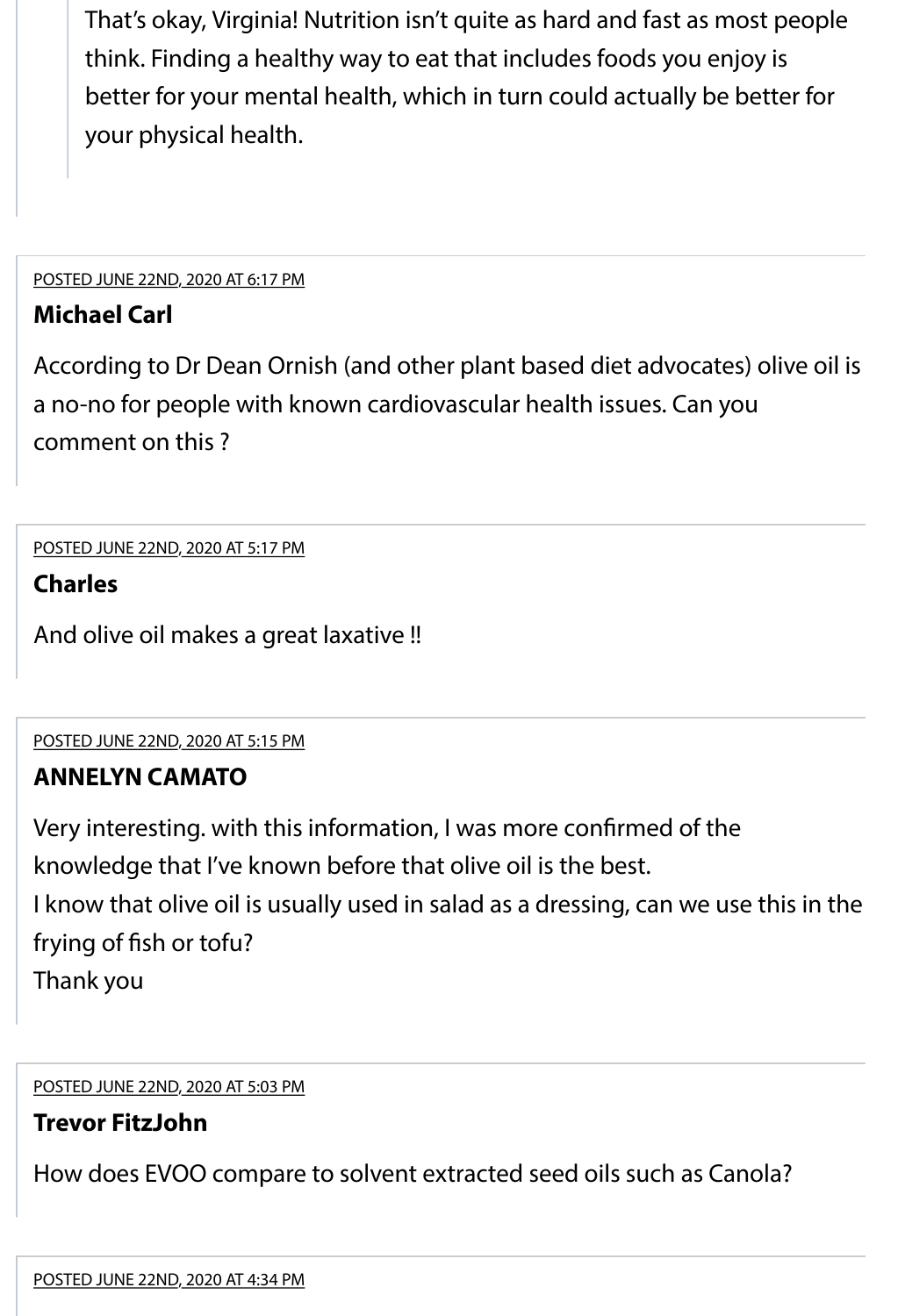## **Will**

DO an article on cooking with Olive Oil and other oils. Thanks.

#### <span id="page-10-0"></span>26. [POSTED JUNE 22ND, 2020 AT 4:30 PM](#page-10-0)

### **Sarah Stromeyer**

Can you please speak to the use of coconut milk (reduced fat) in Asian and Indian cooking? I scrape off most of the fat even from the 'reduced' cans. This works well in recipes. Is this milk healthier than the cooking oil? Thank you.

#### <span id="page-10-1"></span>[POSTED JUNE 23RD, 2020 AT 12:09 PM](#page-10-1)

### **Sierra**

Defnitely- but keep in mind that the portion size of oil vs milk is drastically diferent which can skew the comparison. Tbl for tbl, though, coconut milk is better for you than coconut oil. I'm not sure how coconut milk compares to something like EVOO, though, and would be interested in what anyone else has to say.

#### <span id="page-10-2"></span>27. [POSTED JUNE 22ND, 2020 AT 3:35 PM](#page-10-2)

## **Suzanne Stevens**

I agree about the benefts of EVOlive oil, but if you want to fry eggs in it, it doesn't react well to that high of heat!

#### <span id="page-10-3"></span>28. [POSTED JUNE 22ND, 2020 AT 3:09 PM](#page-10-3)

## **Janet**

If you heat EVOO, are the health benefts the same? Is there such a thing as heating EVOO to too high a temperature?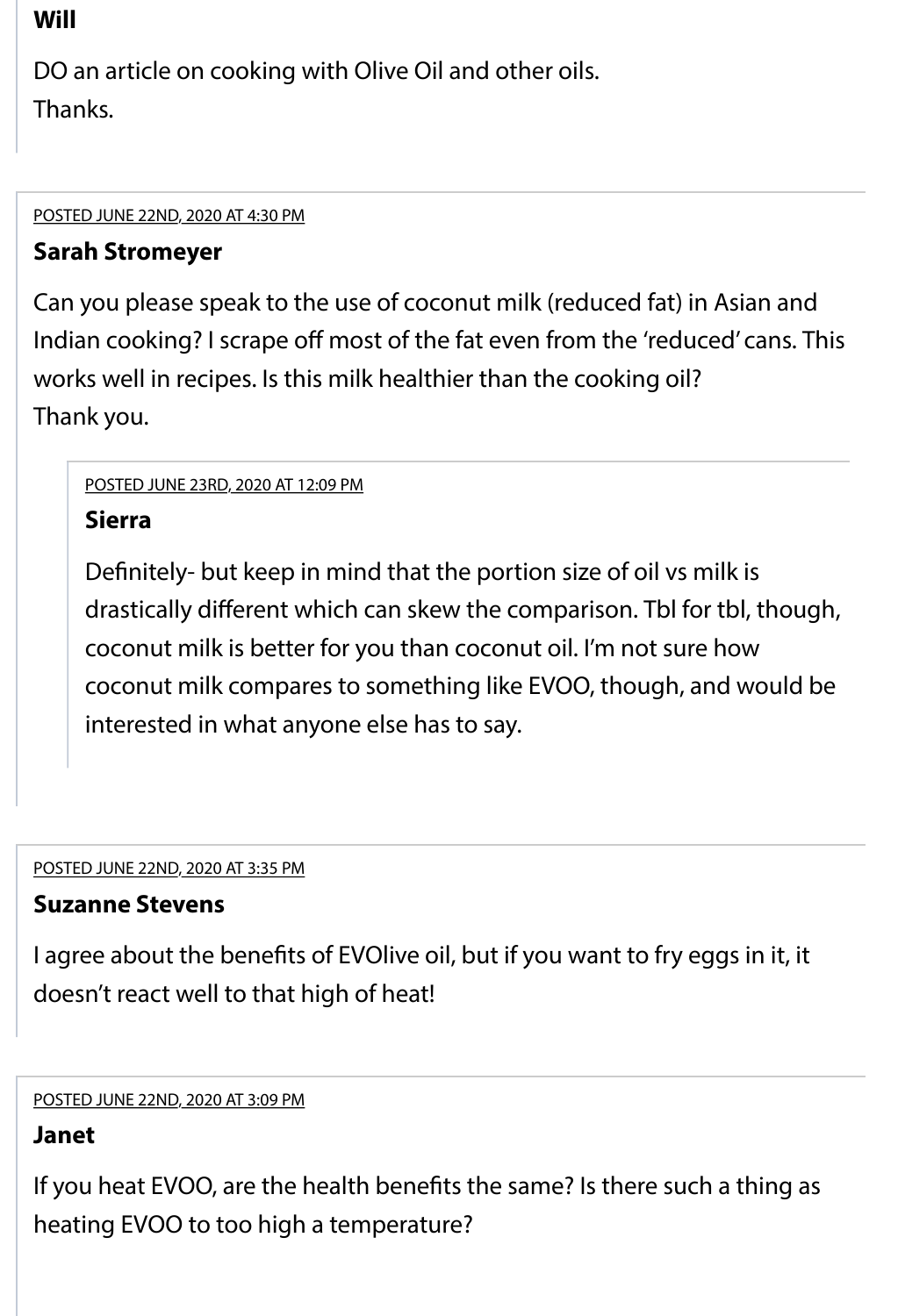When EVCO is heated, does it change? For instance we hear about the smoke point being lower for coconut oil. Is that true for EVCO?

#### <span id="page-11-0"></span>29. [POSTED JUNE 22ND, 2020 AT 3:05 PM](#page-11-0)

## **Arun s**

I have used limited amounts of coconut oil when I cook or even directly mixed in in my diet. Yet I believe that based on yours and other studies that Olive oil is more efective in preventing CVD and other related maladies. There is no denying that coconut oil adds a wonderful favor to a lot of dishes when it's used in the preparation off various Asian dishes. Some fried foods in coconut oil taste markedly better than otherwise. If you try it on French fries for example the diference is obvious. Now, granted that not everyone is going to agree, esp if they have limited or compromised taste buds/ lack of tolerance etc.

Cheers! **d** 

#### <span id="page-11-1"></span>[POSTED JUNE 22ND, 2020 AT 1:41 PM](#page-11-1)

## **Chris**

Thank you! I have been a little averse to coconut oil since the saturated fat is so high. Nice on the skin though. We do use it in place of shortening in baking.

The newer craze I am fnding is actually MCT (Medium-chain triglycerides) oil, which is apparently coconut oil (and/or palm oil) changed somehow at the molecular level. It is all the rage for Keto diet followers, or folks who generally try to keep their carbs at a very low level (like me for the last 25 years). I am skeptical of this oil too, but have not found any reliable sources to help me understand this better. I probably won't buy it, especially since it is so expensive, but I would love to see what actual scientifc investigation ends up with.

In the meantime I will stick with my trusty olive oil. Thanks for the validations. I am never quite sure what is good!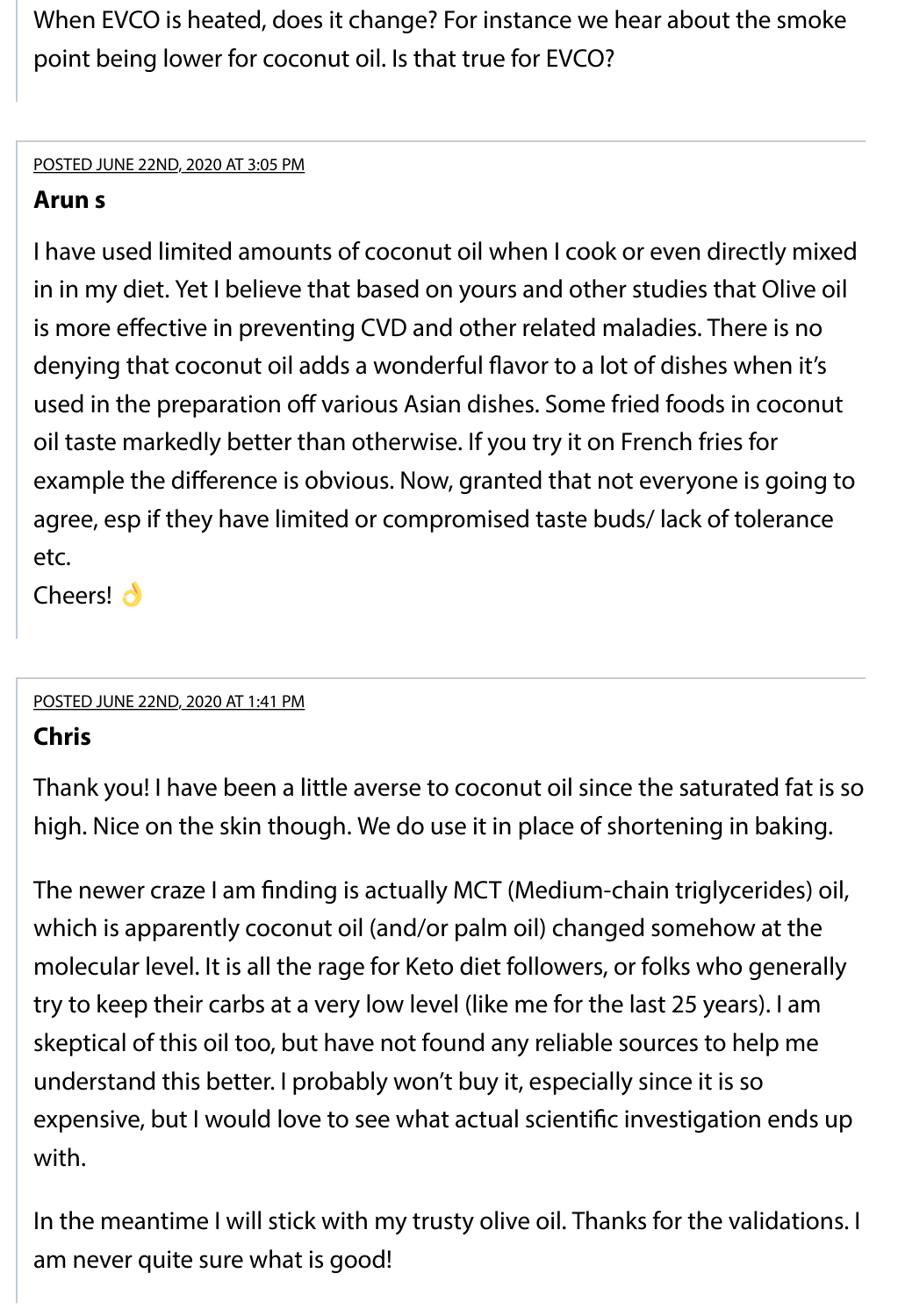<span id="page-12-0"></span>31. [POSTED JUNE 22ND, 2020 AT 1:41 PM](#page-12-0)

## **REBECCA A. ELLIS**

I'm glad EVOO was the winner. I have been using EVOO for the past ten years and never had a problem with my Cholesterol. I started using Organic Coconut Oil, and my LDL Cholesterol number increased signifcantly, so I stopped using the C Oil. I will never use Coconut Oil again. I get my fats from EVOO, Avocado, and nuts.

Thank You.

<span id="page-12-1"></span>32. [POSTED JUNE 22ND, 2020 AT 1:32 PM](#page-12-1)

## **Roxanne Gordon**

I have started to sauté with coconut oil because olive oil has such a high fash temperature, smoking, browning, it requires added butter. You cannot sauté meats or vegetables with olive oil alone.

<span id="page-12-2"></span>[POSTED JUNE 23RD, 2020 AT 9:37 AM](#page-12-2)

## **PollyD**

Saute at a lower temperature and you can use EVOO without problems.

<span id="page-12-3"></span>33. [POSTED JUNE 22ND, 2020 AT 1:18 PM](#page-12-3)

## **Bea Reynolds**

Any studies on comparing olive oil and avocado oil – wonder they they stack up?

<span id="page-12-4"></span>[POSTED JUNE 24TH, 2020 AT 4:54 AM](#page-12-4)

## **L. Dassanayake**

Some websites state that although olive oil is the best of oils, it is not a healthy oil. Further it is said that it is not a key ingredient of the meditaranian diet. My question is ,is coconut milk powder healthy?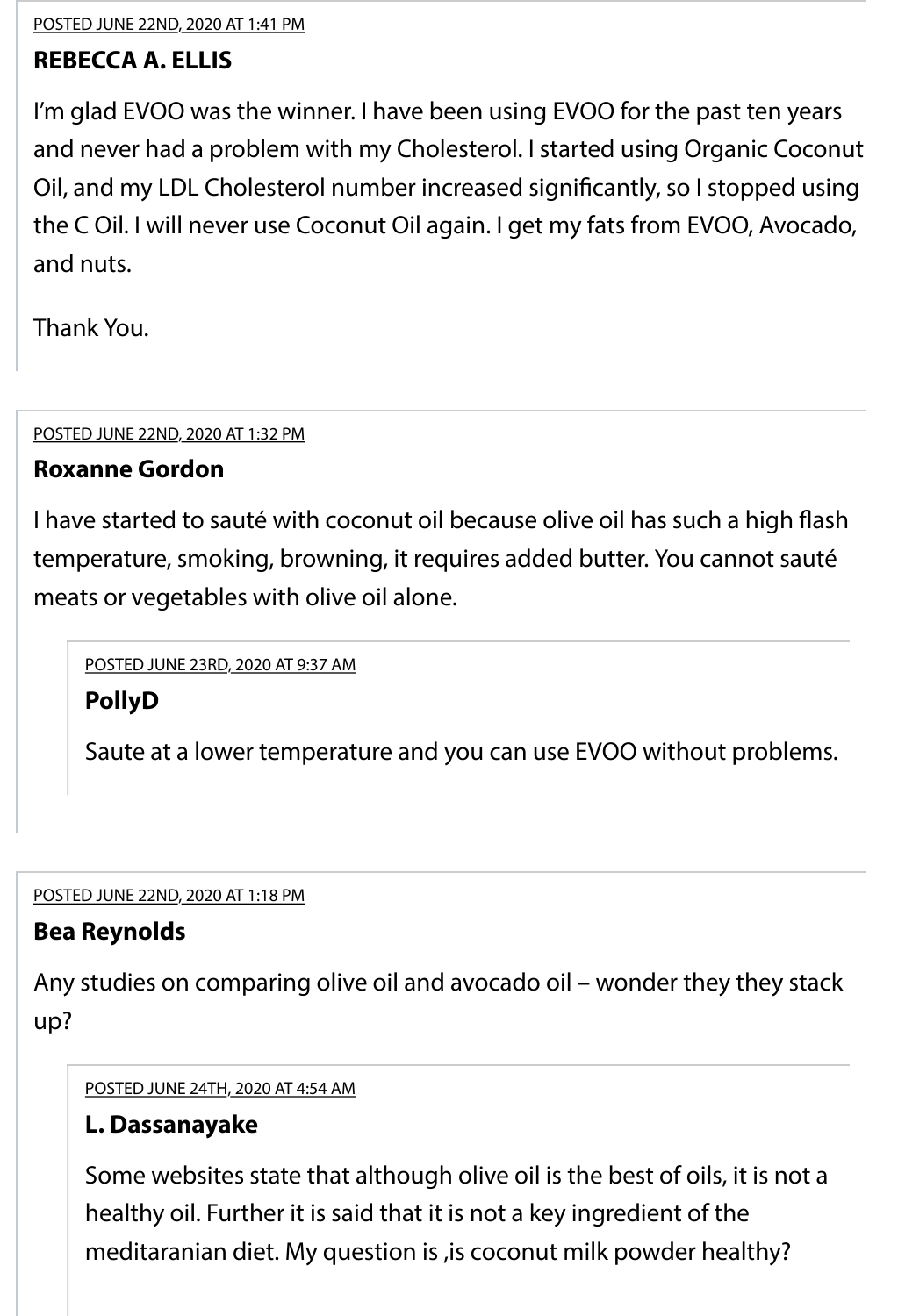Doctors say it is better than dairy milk for people who have fem problems ?

<span id="page-13-0"></span>34. [POSTED JUNE 22ND, 2020 AT 1:10 PM](#page-13-0)

## **Perry Caminis**

If a mayonnaise is made from a tsp of mustard, 1 egg yolk, and 1 1/2 cups of EVOO, are the benefts very nearly the same as using EVOO alone?

<span id="page-13-1"></span>[POSTED JUNE 23RD, 2020 AT 12:11 PM](#page-13-1)

**Sierra**

Yes- egg does not have an afect on the nutrition of EVOO and would make up a very small proportion of your recipe.

<span id="page-13-2"></span>35. [POSTED JUNE 22ND, 2020 AT 10:05 AM](#page-13-2)

## **Ram Athreya**

Ms Emily Gelsomin

Before coming to any conclusions about (Virgin) Coconut oil , please read 2 books by Dr Mary Newport , who successfully treated her (late) husband's Alzheimer's disease.

1. The Complete book of Ketones

2.The Coconut oil & Low-Carb Solution for Alzheiner's , Parkinson's and other diseases.

<span id="page-13-3"></span>36. [POSTED JUNE 19TH, 2020 AT 7:07 PM](#page-13-3)

## **Steven G Ruimuku**

What about olive oil and avocado oil(CPAO)?

Despite the fact that we can trace olive oils before the birth of Jesus Christ while the entrance of CPAO ia a very recent product in the market, may be less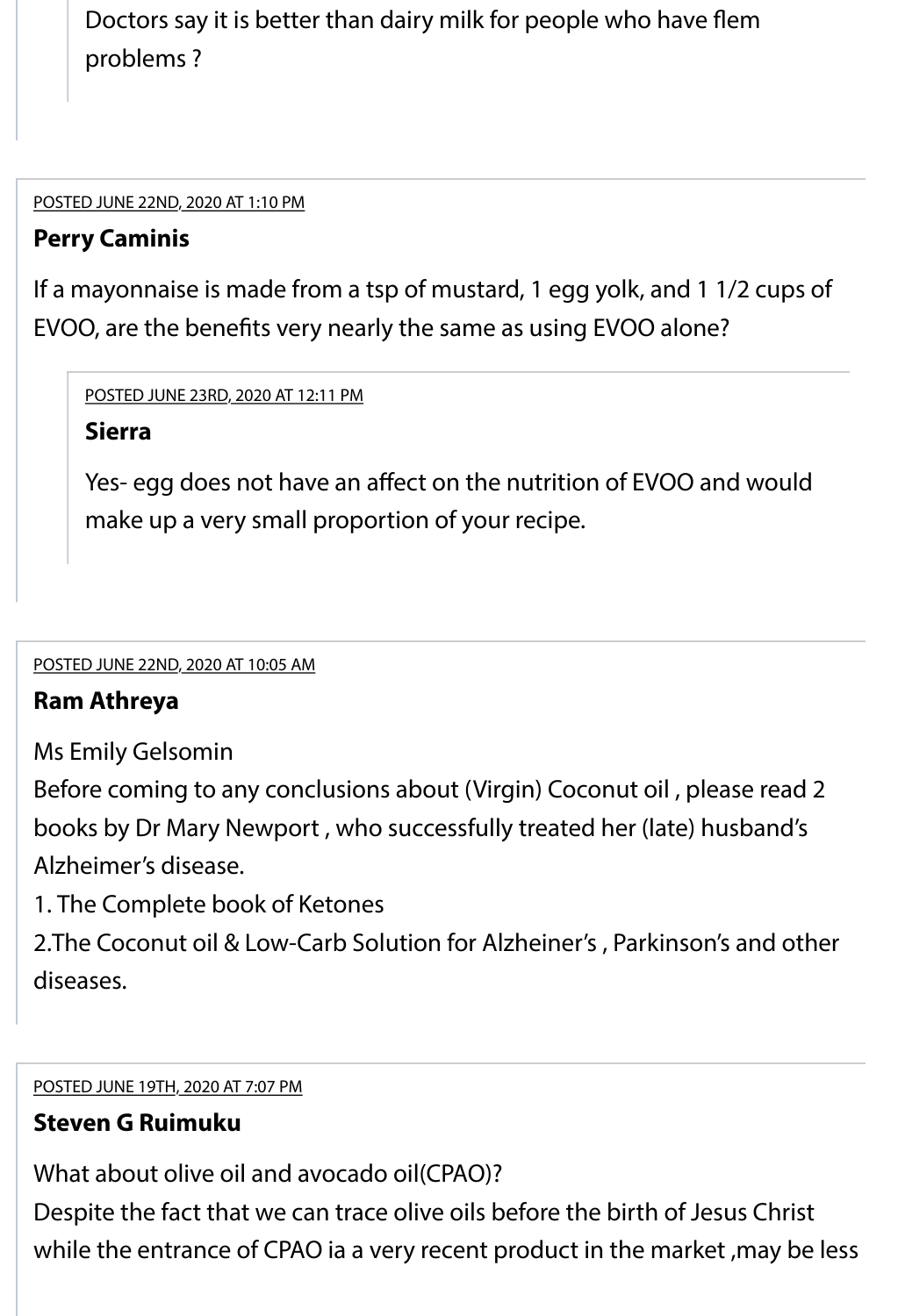than 50 years, I feel the latter is gaining preferences. But why? I don't know. Can smoking point be the "stand alone" reason behind it?

<span id="page-14-0"></span>[POSTED JUNE 19TH, 2020 AT 1:31 PM](#page-14-0)

## **Karen Schwager**

Have there been similar studies done on Avocado oil? If so, would you consider sharing the information and commenting on use of same. Thank you Karen

<span id="page-14-1"></span>38. [POSTED JUNE 19TH, 2020 AT 10:40 AM](#page-14-1)

## **Heracles Brandao**

Well, already expected, but what the following researches couldn't hide, was the difficulty in having data for people of same regions when comparing diferent LDL levels between them.

Also, about the diferent temperatures each oil becomes saturated after cooking, as well as if the butter not exposed in high temperatures for example, could be às healthy as olive or coconut oils after cooked, when they become saturated.

But that's a beginning, It really looks like people is adhering to a lifestyle change more and more.

<span id="page-14-2"></span>[POSTED JUNE 18TH, 2020 AT 9:18 PM](#page-14-2)

## **Fay fraserfar**

Does olive oil help the brain function

Commenting has been closed for this post.